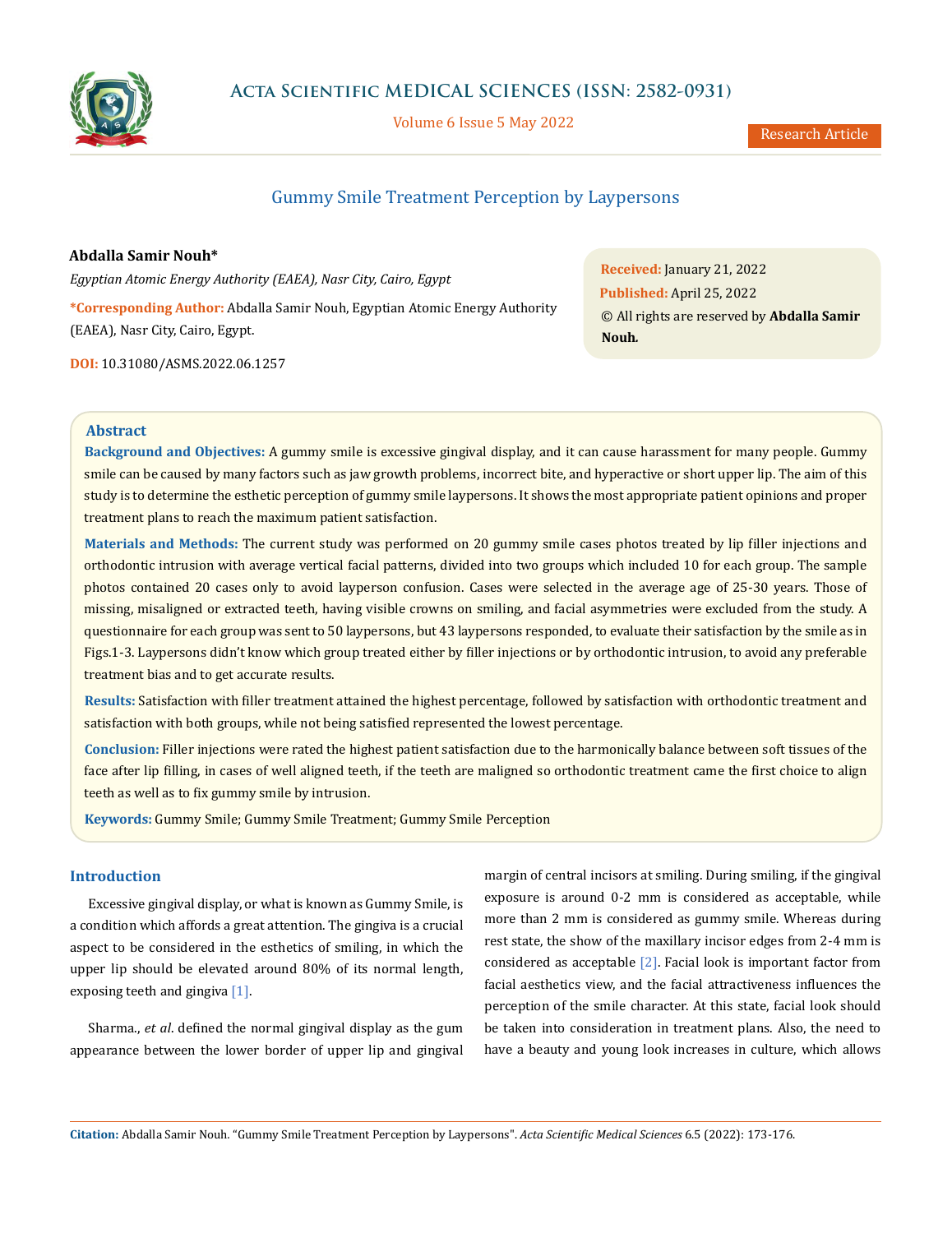esthetic consideration to be more significant in treatment planning. Therefore, smile esthetics became the main aim of patients seeking orthodontic treatment [3].

Some authors agree on gummy smile treatment by orthodontic intrusion as Lahoti E., *et al*. [4] and Meriam Nasfi., *et al*. [5], while others agree with filler injections treatment which is thought to be an alternative method because it is effective and conservative and has high patient satisfaction as Ahmet Fatih Cengi., *et al*. [6] and Afnan F Al-Fouzan., *et al*. [7].

Jibin Skaria., *et al*. [8] studied the effect of botulinum toxin type-A (BTX-A) in reducing gummy smile. Twenty patients with the gingival display of >3 mm were selected through convenience sampling technique. 2.5 units of BTX-A were injected under sterile conditions on both sides of the face. The effect of the injection on gingival display was measured at the interval of 2, 4, 12, and 24 weeks. There was mean gingival exposure reduction from 4.93 to 3.705 mm at week 2. At the end of 24 weeks, the evaluation showed the mean gingival display of 4.755 mm on administration of 2.5 units on either side. They concluded that botulinum toxin was effective in eliminating gummy smile along with noticeable decrease in the nasolabial fold despite for the effect lasting only about 24 weeks.

[Harry Dym](https://pubmed.ncbi.nlm.nih.gov/?term=Dym+H&cauthor_id=32111273)and Robert Pierre [9] reviewed the etiology, diagnosis, and surgical approaches in treating the gummy smile. Gumminess display of more than 4 mm of is considered as unattractive. The cause of the gummy smile can be due to many factors and must be accurately diagnosed to get optimum treatment. Lip and crown length, hypermobile muscular lip, incisal wear, vertical maxillary excess and gingival hyperplasia could be factors that cause gummy smile. Jorge Mercado-García., *et al*. [10], examined the effect of hyaluronic acid dermal fillers. Gummy smile is classified into 3 types, which are lack of maxillary support, muscular imbalance and excessive strength of the zygomatic muscles, which causes wider smile and excessive show of buccal corridors. The result of HA filler was effective on the muscle movement and the balance between the muscle strength and the resistance of the soft tissue. The aim of this study was to determine the esthetic perception of gummy smile laypersons.

## **Materials and Methods**

The current study was performed on 20 gummy smile cases photos treated by lip filler injections and orthodontic intrusion with average vertical facial patterns, divided into two groups which included 10 photos for each group. The sample photos did not exceed 20 cases to avoid laypersons confusion. Cases were selected in the average age of 25-30 years. Cases of those of missing, misaligned or extracted teeth, having visible crowns on smiling, and facial asymmetries were excluded from the study. A questionnaire [11] as shown in figure 1, was sent to 50 laypersons, but 43 laypersons who replied, to evaluate their satisfaction by the smile as in figures 2 and 3. The kind of treatment was unknown for persons to avoid any preferable treatment bias.



**Figure 1:** Laypersons questionnaire.



**Figure 2:** Sample of photos sent to laypersons which treated by filler injection.



**Figure 3:** Sample of photos sent to laypersons which treated by orthodontic intrusion.

174

**Citation:** Abdalla Samir Nouh*.* "Gummy Smile Treatment Perception by Laypersons". *Acta Scientific Medical Sciences* 6.5 (2022): 173-176.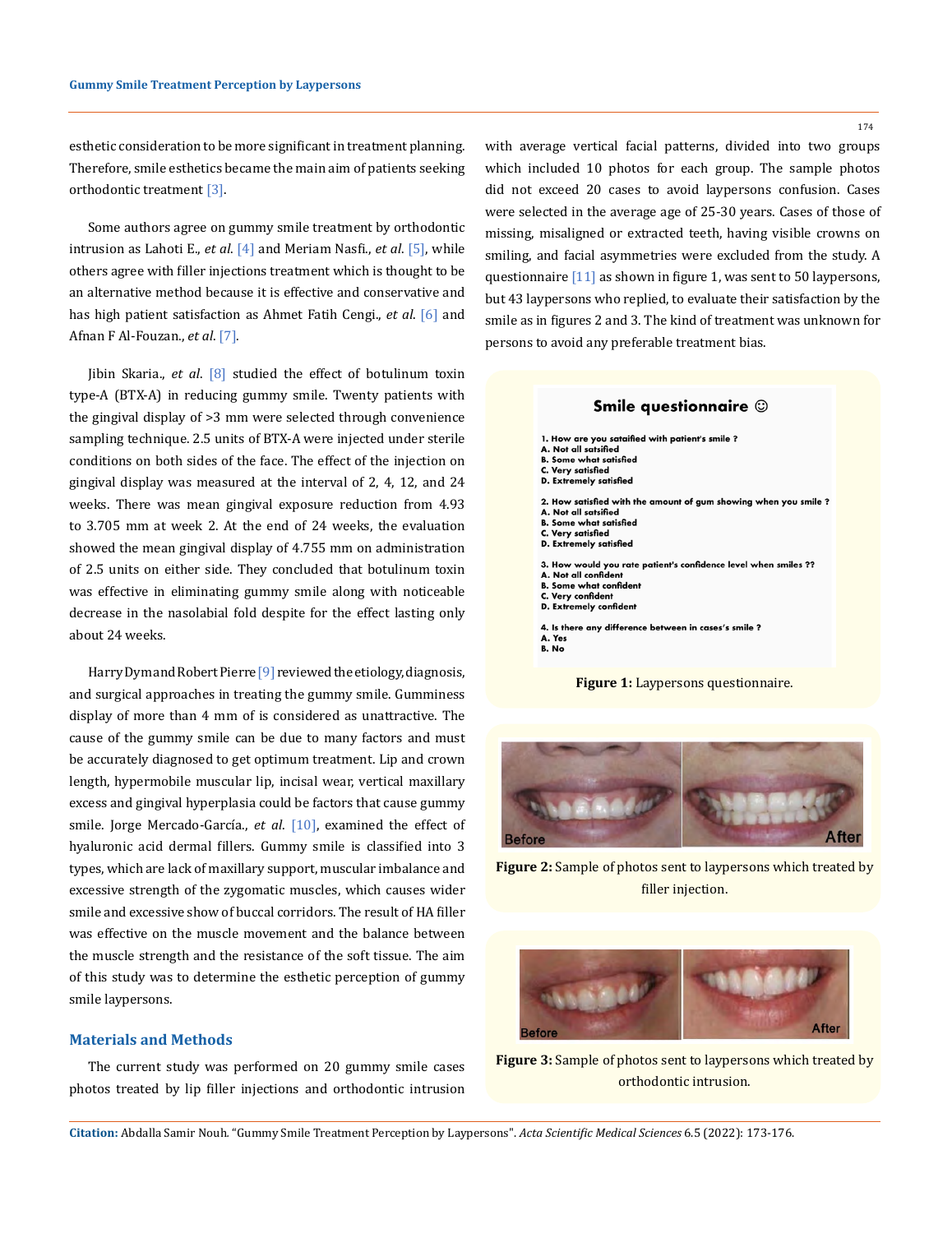#### **Results**

The mean and standard deviation values were calculated for each group in each test. Data were explored for normality using Kolmogorov-Smirnov and Shapiro-Wilk tests, data showed nonparametric (not-normal) distribution. Chi square test was used to compare observed results with expected results. The significance level was set at  $P \le 0.05$ . Statistical analysis was performed with IBM® SPSS® Statistics Version 20 for Windows

### **Satisfaction**

There was a statistically significant difference between (Satisfaction with filler treatment), (Satisfaction with orthodontic treatment), (Satisfaction with both) and (Not satisfied) where (p  $= 0.011$ ).

In all groups, Satisfaction with filler treatment represented the highest percentage due to facial harmonically balance after lip filling and thick lips gives more pleasant facial appearance, followed by satisfaction with orthodontic treatment because the harmony between smile and gum as laypersons said and satisfaction with both groups, while not being satisfied represented the lowest percentage as shown in table 1 and figure 4.

| <b>Variables</b>                   | <b>Satisfaction</b> |       |
|------------------------------------|---------------------|-------|
|                                    | n                   | $\%$  |
| Satisfaction with filler treatment | 17                  | 38.6% |
| Satisfaction with ortho treatment  | 13                  | 29.5% |
| Satisfaction with both             | 12                  | 27.3% |
| Not satisfied                      | 2.                  | 4.5%  |
| p-value                            | $0.011*$            |       |

**Table 1:** The frequencies values of Satisfaction.





**Figure 4:** Bar chart representing satisfaction.

# **Discussion**

When the findings of the current study were compared to those of previous studies, it was found that the results contrasted each other. In this study, 38.6% of the gummy smiles treatment by filler were judged as very attractive, 29.5% are satisfied by orthodontic treatment and where only 4.5% as not satisfied.

The study agrees with Afnan Al Fouzan., *et al*. [7] who preferred also the injection technique due to its rapid effect, safe on patients and conservative as well as Kanhu C. Sahoo., *et al*. [12], Kethylin Broilo., *et al*. [13] and Mohamed Ali J. and Ines D' [14] who stated that this technique is minimal invasive to the patient.

The study also agrees with ZAR Mohamed [15] and M. Osama Makkiah [16], their results suggested that modified lip repositioning did not represent the degree of patient satisfaction as botox injection due to pain and tension.

The study disagrees with Walid A. Abdullah [17] who found upon results of the studies found, the surgical technique shows the best results, both from the aesthetic view and patient satisfaction perspective, in contrast to Mohamed Ali J. and Ines D' [14] finding which is the surgical management leads to a narrower vestibule and a reduced gingival display during smiling and E. Izraelewicz-Djebali and C. Chabre [18] who stated that according to the case, the type of treatment is chosen, not the surgical procedure is the best ones.

#### **Conclusion**

- Filler injections were rated the highest patient satisfaction due to the harmonica balance between soft tissues of the face after lip filling.
- Thick lips gave more pleasant facial appearance.
- Filler injections are limited to straight forward cases with well alignment teeth.
- The orthodontic treatment came second due to residual appearance of thin line of gingiva with thin remaining thin lips, although orthodontic treatment came the first choice in cases of maligned teeth.
- Few people were not satisfied by either treatment, they expressed that the gum exposure gives more pleasant facial appearance specially in females.